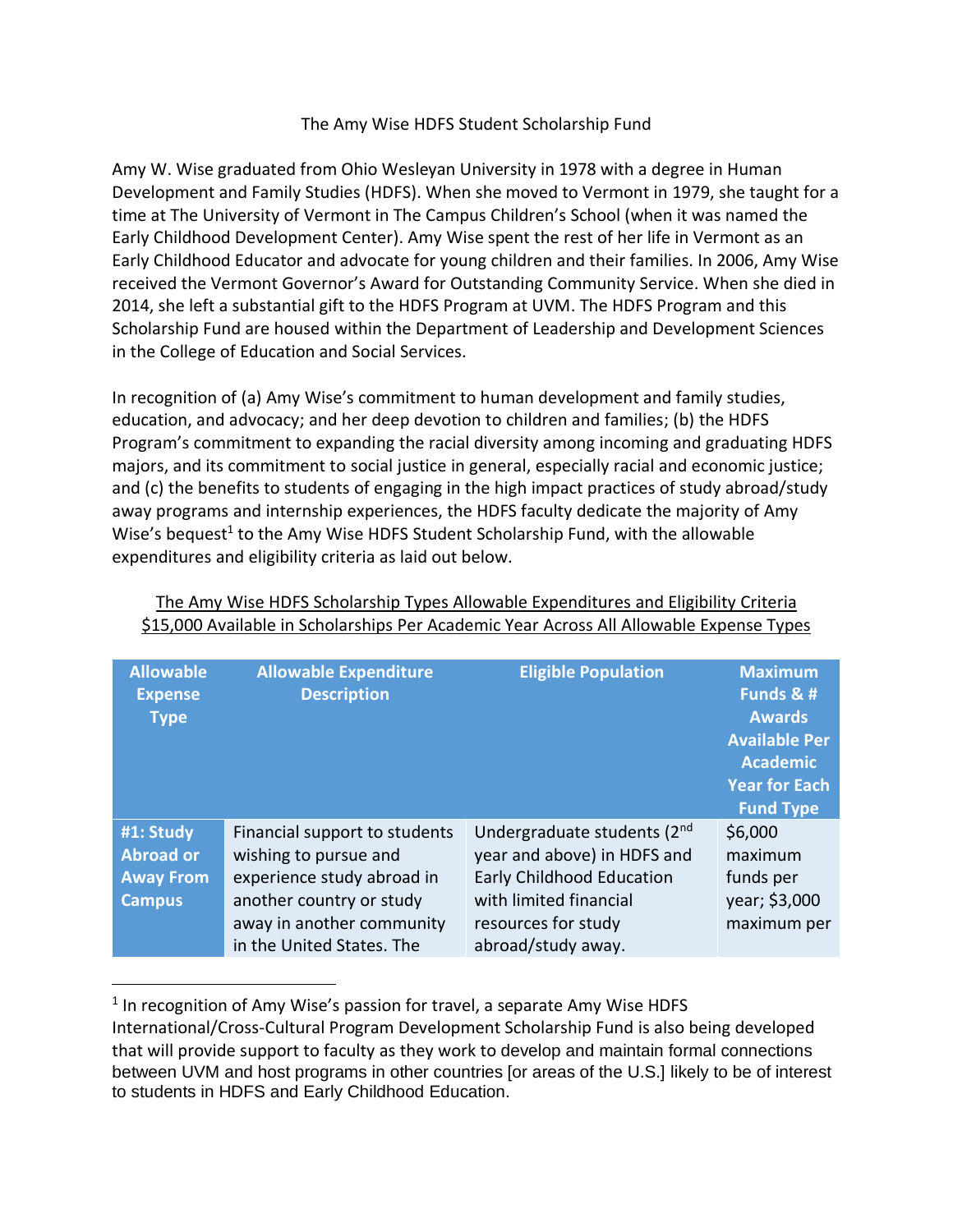|                            | study abroad/study away<br>experience must be one that<br>is sponsored by a formal<br>program approved by UVM.                                                                                                                                                                                                                                                                                                                                                                                                                                                                                                                                                                 |                                                                                                                                                                                                                                                                                                                                                                                                              | individual<br>awardee                                                                                 |
|----------------------------|--------------------------------------------------------------------------------------------------------------------------------------------------------------------------------------------------------------------------------------------------------------------------------------------------------------------------------------------------------------------------------------------------------------------------------------------------------------------------------------------------------------------------------------------------------------------------------------------------------------------------------------------------------------------------------|--------------------------------------------------------------------------------------------------------------------------------------------------------------------------------------------------------------------------------------------------------------------------------------------------------------------------------------------------------------------------------------------------------------|-------------------------------------------------------------------------------------------------------|
| #2: Senior<br>Internship   | Financial support to students<br>enrolled in the HDFS Senior<br>Internship course (HDFS<br>$290$ ).                                                                                                                                                                                                                                                                                                                                                                                                                                                                                                                                                                            | Undergraduate HDFS seniors<br>enrolled in 3 credits (or more)<br>of HDFS 290 in one semester<br>and who, without financial<br>support, would need to<br>engage in paid employment<br>for more than 10 hours a week<br>to cover their academic and<br>living expenses.                                                                                                                                        | \$5,000<br>maximum<br>funds per<br>year; \$2,500 <sup>2</sup><br>maximum per<br>individual<br>awardee |
| #3 Racial<br><b>Equity</b> | Scholarship Award to UVM<br>students who are BIPOC, to<br>support academic<br>progression and academic<br>success in the HDFS Program.<br>This award has been created<br>as part of the HDFS<br>Program's efforts to a)<br>increase the racial diversity<br>of students majoring in<br>HDFS, b) redress -at least to<br>a small extent -historical and<br>current racial inequities, and<br>c) acknowledge and attempt<br>to lessen the additional<br>challenges students who are<br>BIPOC face as part of a<br>predominantly white college<br>campus in a predominantly<br>white state. The scholarship<br>funds must be spent on<br>tuition and/or educational<br>materials. | Undergraduate students,<br>second year or above, who are<br>majors in HDFS who identify as<br>BIPOC, with special focus on<br>those who are Black and/or<br>Indigenous. Preference will be<br>given to those who identify as<br>Black and/or Indigenous, and<br>who have a financial need.<br>Students are expected to<br>graduate from UVM with an<br>HDFS major degree but at<br>least with an HDFS minor. | \$4,000<br>maximum<br>funds per<br>year; \$2,000<br>maximum per<br>individual<br>awardee.             |

<sup>&</sup>lt;sup>2</sup> This amount will be adjusted as the Federal Minimum Wage and UVM Work Study rates change, to ensure the fund is available to at least two students per semester to replace at least 5 and a maximum of 10 hours a week employment across a 15-week semester.